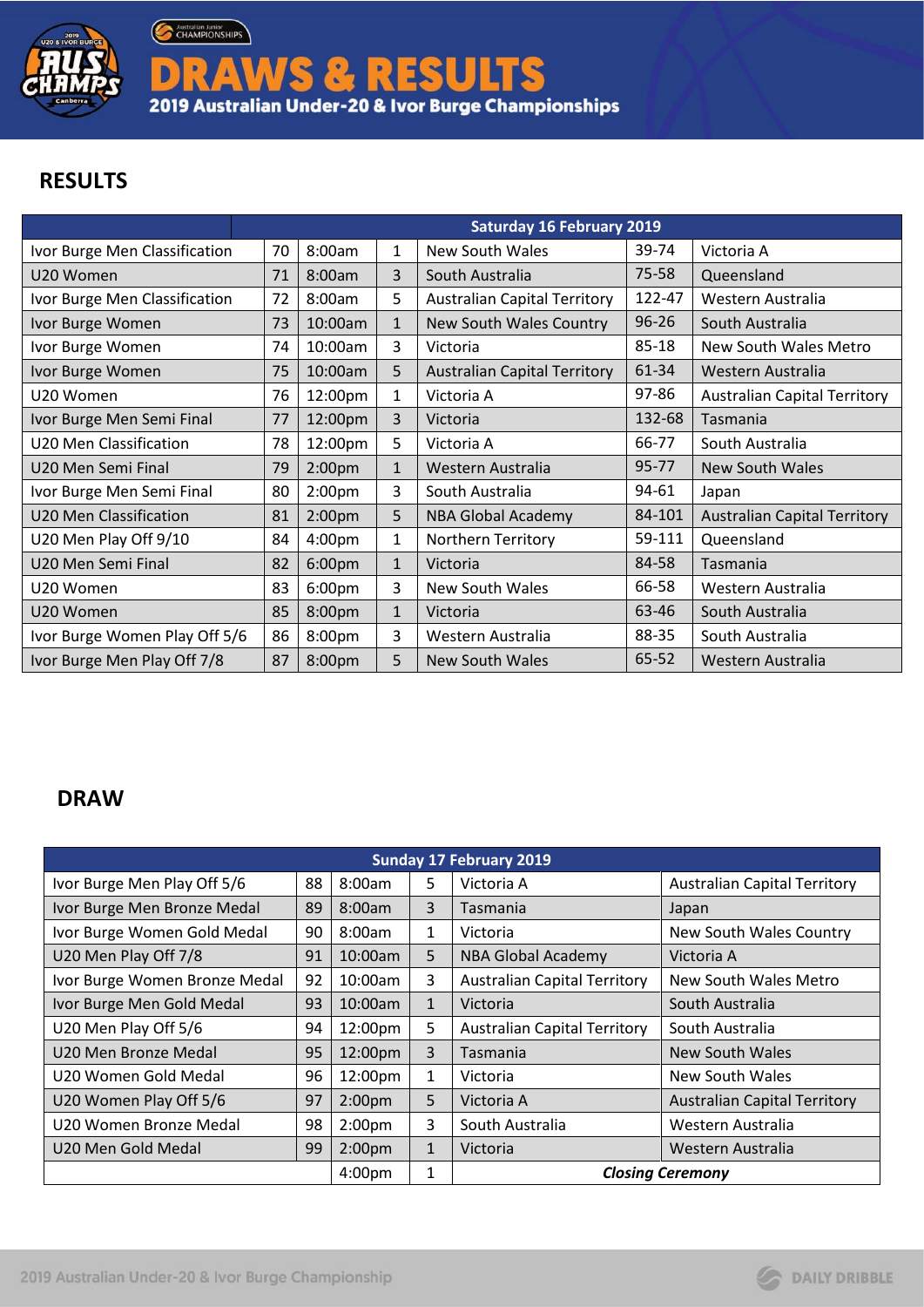

| <b>UNDER 20 WOMEN</b> |                   |        |     |      |     |         |           |        |
|-----------------------|-------------------|--------|-----|------|-----|---------|-----------|--------|
| Pos.                  | Team              | Played | Won | Lost | For | Against | Goal Dif. | Points |
|                       | Victoria          | 6      | 6   | 0    | 516 | 290     | 226       | 12     |
|                       | <b>NSW</b>        | 6      | ∍   |      | 424 | 389     | 35        | 11     |
| 3                     | South Australia   | 6      | 4   |      | 389 | 384     | 5         | 10     |
| 4                     | Western Australia | 6      |     | 4    | 374 | 436     | $-62$     | 8      |
| 5                     | Victoria A        | 6      |     | 4    | 422 | 449     | $-27$     | 8      |
| 6                     | <b>ACT</b>        | 6      |     | 5    | 406 | 503     | -97       | ⇁      |
|                       | Queensland        | 6      |     | 5    | 384 | 464     | -80       |        |

|      | <b>IVOR BURGE WOMEN</b> |        |     |      |     |         |           |        |
|------|-------------------------|--------|-----|------|-----|---------|-----------|--------|
| Pos. | Team                    | Played | Won | Lost | For | Against | Goal Dif. | Points |
|      | Victoria                |        | 5   | 0    | 465 | 144     | 321       | 10     |
| 2    | <b>NSW Country</b>      |        | 4   |      | 382 | 196     | 186       | 9      |
| 3    | <b>ACT</b>              |        | 3   |      | 266 | 254     | 12        | 8      |
| 4    | <b>NSW Metro</b>        |        |     | 3    | 226 | 320     | $-94$     |        |
|      | Western Australia       |        |     | 4    | 215 | 338     | $-123$    | 6      |
| 6    | South Australia         |        | 0   |      | 128 | 430     | $-302$    |        |